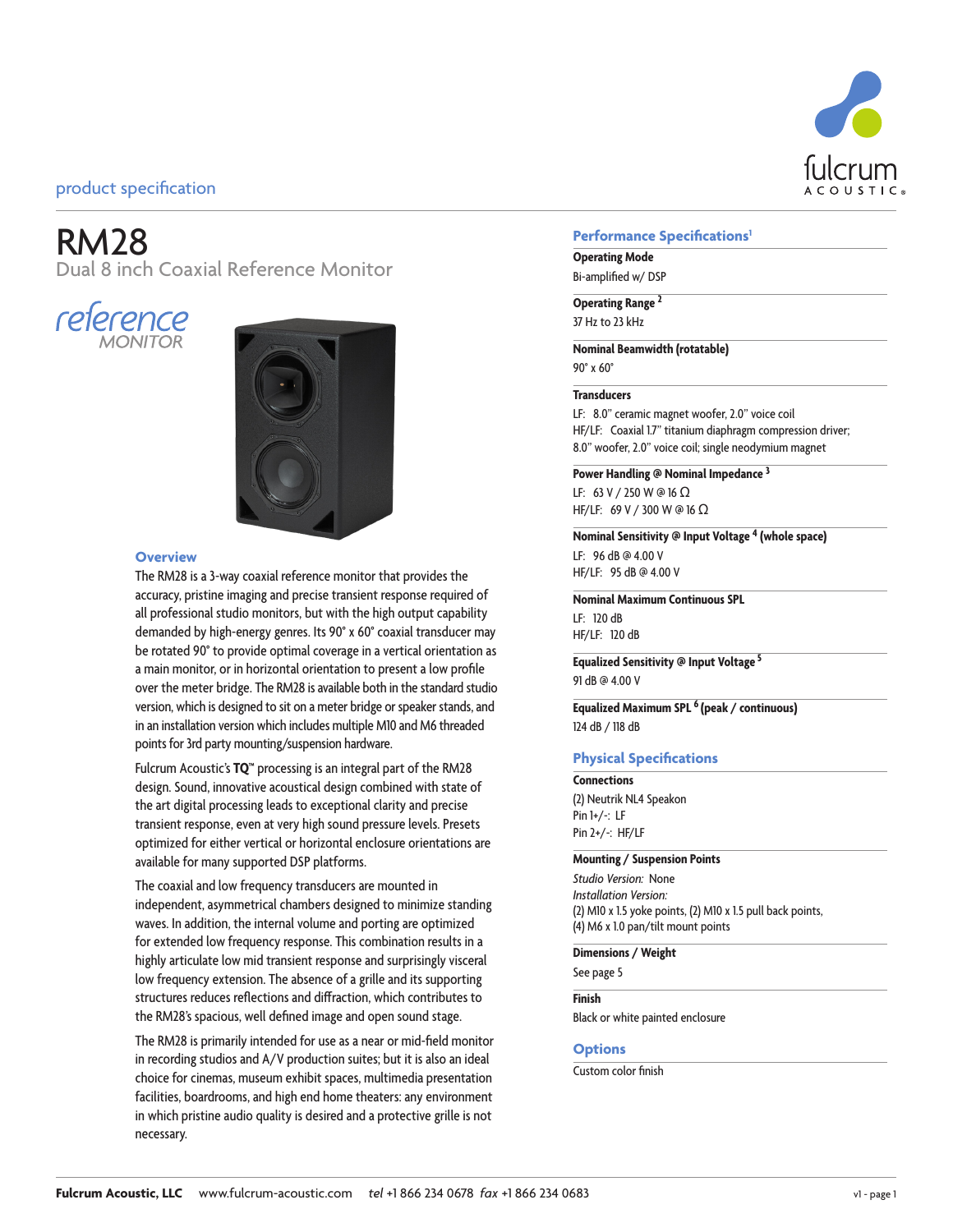





Axial Processed Phase Response (degrees)<sup>7, 10</sup> Beamwidth<sup>7, 12</sup>







Vertical Off Axis Response<sup>7, 11</sup>









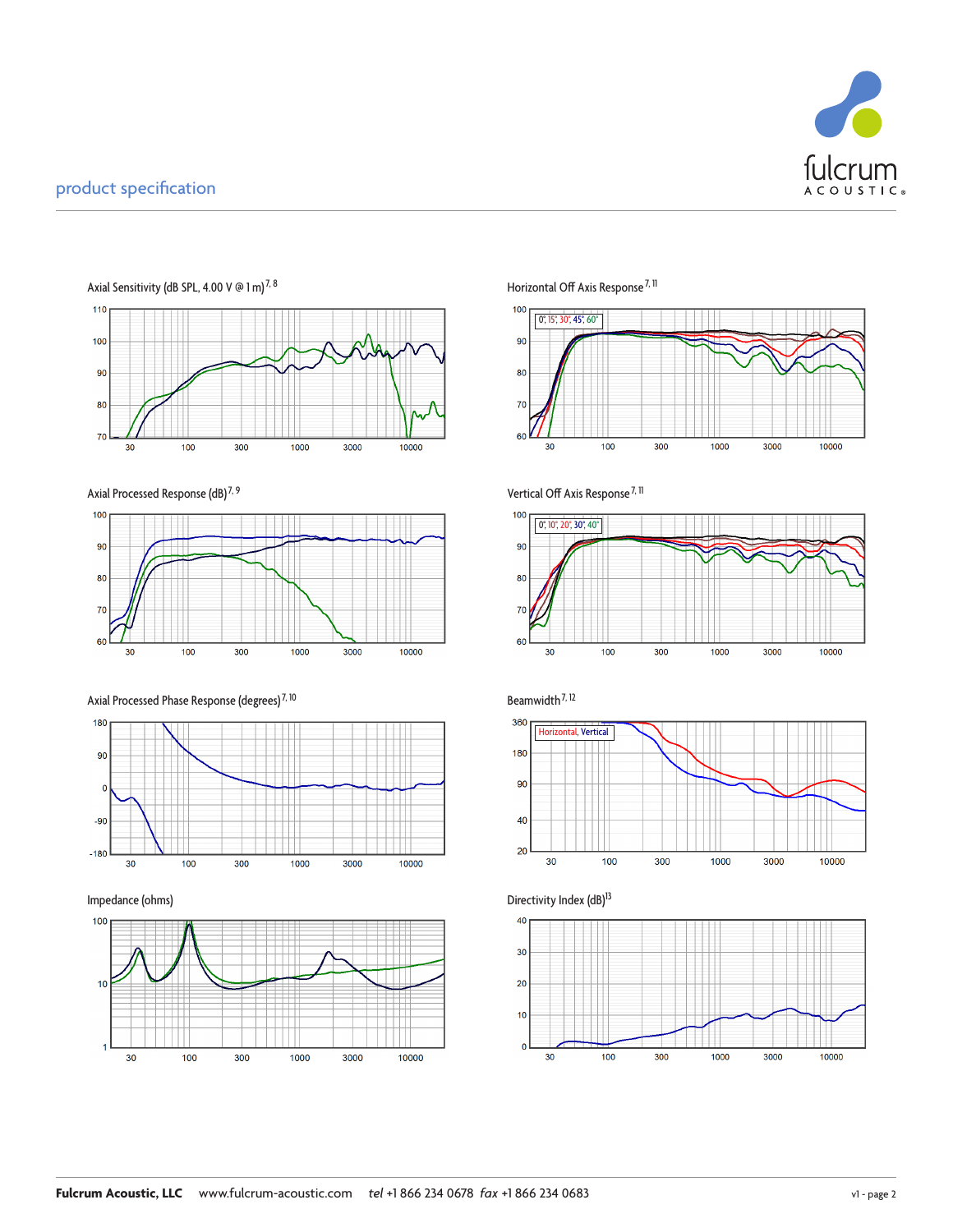



Horizontal Polar Response (30 dB Scale, 6 dB per Major Division)

Vertical Polar Response (30 dB Scale, 6 dB per Major Division)

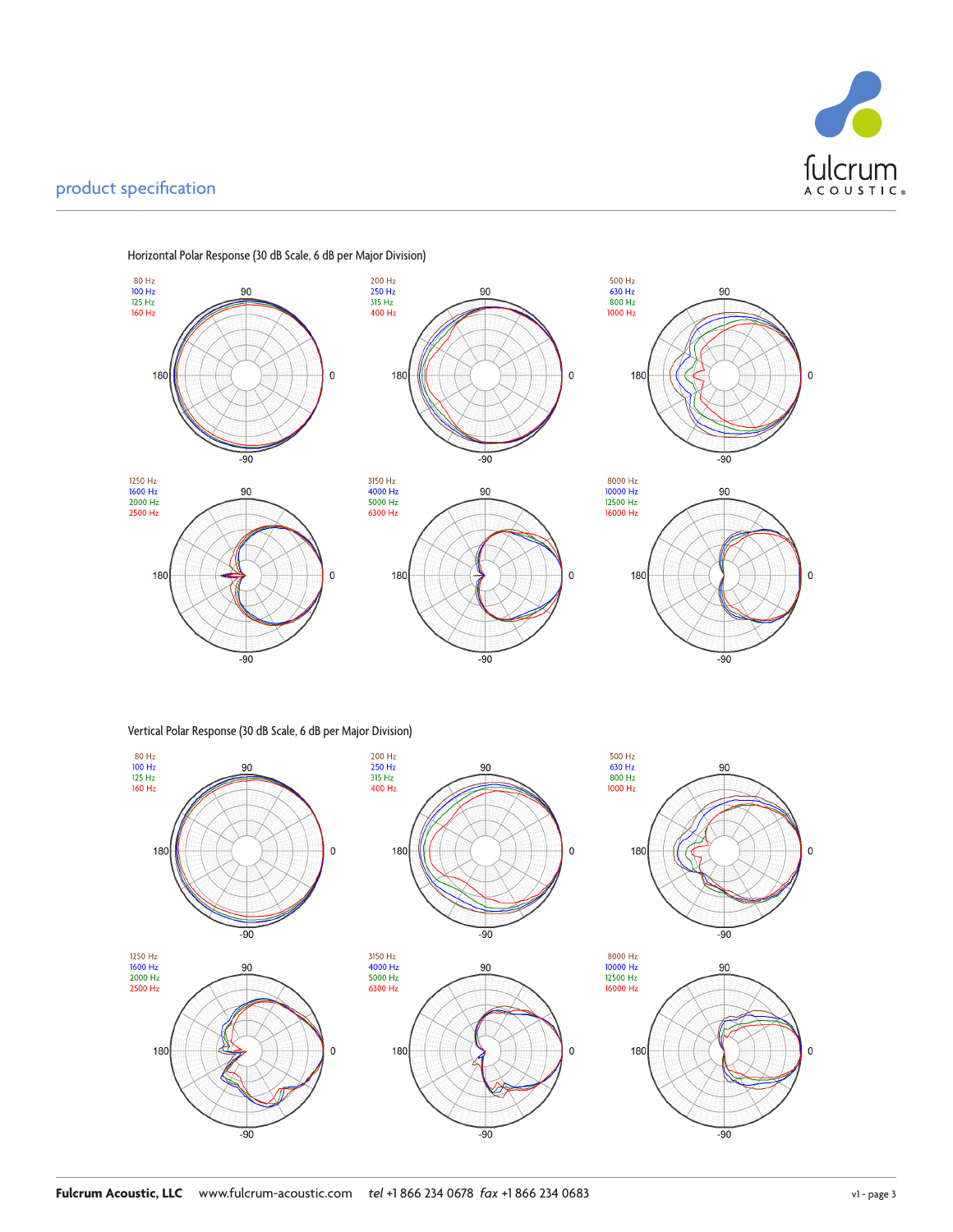

### **Technologies**

The RM series represents a modern digital-signal-processing-aware update to the traditional horn-loaded coaxial monitor concept. The well-known benefits of the coaxial approach have been realized without the familiar shortcomings of historical designs. Fulcrum Acoustic's **Temporal Equalization™ (TQ™)** digital signal processing techniques provide precise transient response and accurate voicing, while ensuring smooth, seamless coverage through the crossover range.

The coaxial transducer in the RM28 includes a 1.75 inch (44 mm) diaphragm compression driver that operates to a relatively low

### **Connection Diagram**



### frequency. This allows the high frequency horn to smooth the polar response of the low frequency section in the frequency range where the horn would otherwise cause shadowing. The coaxial woofer's large radiating surface works in conjunction with the HF horn to improve directional control at the bottom of the horn's operating range, increasing directional control beyond what can be accomplished by the horn alone.

The two low frequency devices both operate down to the lowest frequencies, resulting in mutual coupling that provides unusually high efficiency and impact in the critical 80 Hz to 500 Hz range.

### **Mechanical Specification Drawings**

2D and 3D DWG dimensional drawings are available for download at www.fulcrum-acoustic.com/support .

### **Notes**

*1* **Performance Specifications** *All acoustic specifications rounded to nearest whole number. External DSP with Fulcrum Acoustic-provided settings is required to achieve the specified performance.*

*2* **Operating Range** *The frequency range within which the processed response is within 10 dB of the average.*

*3* **Power Handling** *Based on the AES power handling of the transducers.*

*4* **Nominal Sensitivity** *The 1-meter-referenced SPL produced by a 1 watt band limited pink noise signal, with no processing applied.*

*5* **Equalized Sensitivity** *The 1-meter-referenced SPL produced when an EIA-426-B signal is applied to an equalized loudspeaker system, at a level which produces a total power of 1 watt, in sum, to the loudspeaker subsections.* 

<sup>6</sup> **Equalized Maximum SPL** The 1-meter-referenced SPL produced when an EIA-426-B signal is applied to an<br>equalized loudspeaker system, at a level which drives at least one subsection to its rated power.

*7* **Resolution** *All response graphs are subjected to 1/6 octave cepstral smoothing with a gaussian weighting function.* 

*8* **Axial Sensitivity** *The SPL plotted against frequency for a 1 watt swept sine wave, referenced to 1 m with no signal processing.*

*9* **Axial Processed Response** *The axial magnitude response with recommended signal processing applied.*

*10* **Axial Processed Phase Response** *The axial phase response with recommended signal processing applied, and latency removed.*

*11* **Horizontal / Vertical Off Axis Responses** *The magnitude response at various angles off axis, with recommended signal proceessing applied.*

*12* **Beamwidth** *The angle between the -6 dB points in a loudspeaker's polar response.*

*<sup>13</sup>* **Directivity Index (Di)** *The ratio of the on-axis sound pressure squared to the spherical average of the sound pressure squared at a particular frequency expressed in dB. To convert the directivity index to directivity factor (Q) use the formula 10<sup>b/10</sup>.*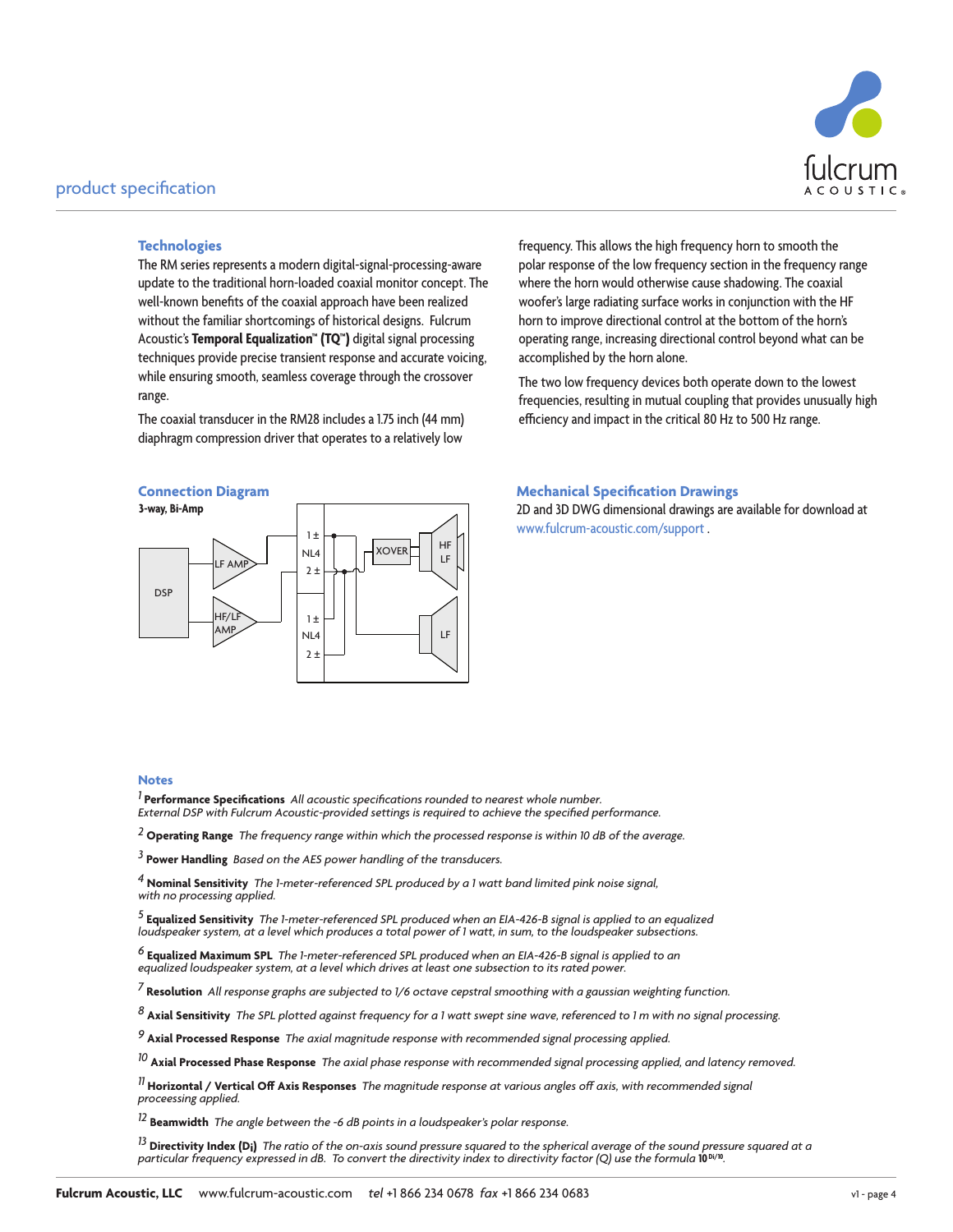



*Drawing is reduced. Do not scale.*